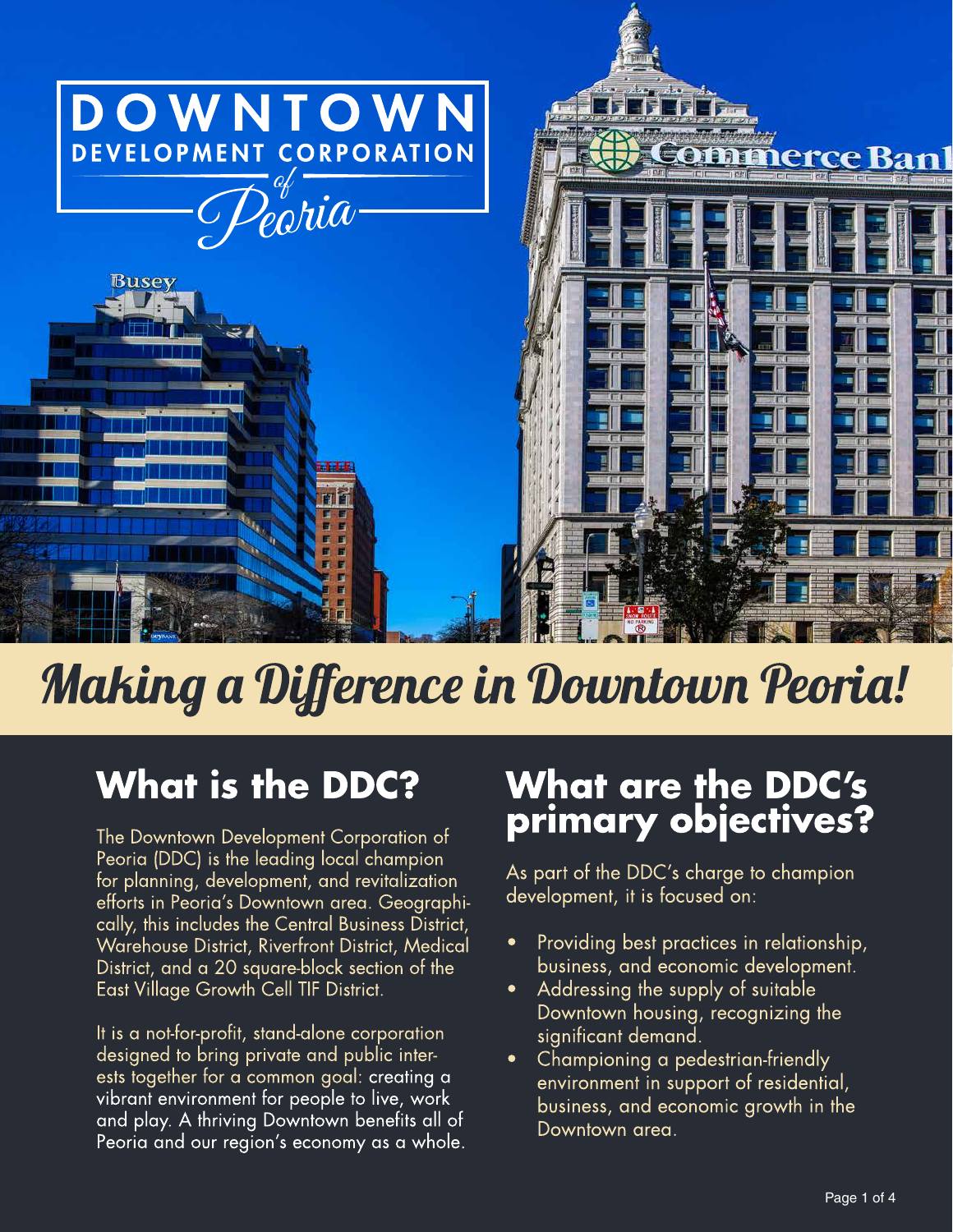# **What has the DDC accomplished since its inception in 2014?**

**The DDC has been at the forefront of the revitalization of Downtown Peoria. High-level accomplishments include the following:**

#### **2014**

- hired a President/CEO
- secured 501c3 status
- adopted its bylaws and appointed its Board of Directors
- sponsored seminars for local developers

#### **2015**

- assisted with over 33 projects, including three residential projects in the Warehouse District
- assisted with lease negotiations for additional parking in the Warehouse District
- announced the installation of high speed fiber optic internet service in the Warehouse District

### **2016**

• assisted with five building renovations for mixed use residential, several new startup businesses, and many relocations into the downtown

- accomplished the acquisition of Riverfront Village for a city park
- in collaboration with PAAR and PAHBA, successfully lobbied for amendments to the proposed City Building Code
- updated the Downtown Peoria Residential Market Study

### **2017**

- facilitated the development of 150 new residential units in downtown
- presented a Special Services Area (SSA) proposal and gained support and commitments from city and county officials, private and public-sector businesses, and downtown residents
- commissioned, with the City of Peoria, the Warehouse District Parking Study

### **2018**

- adopted its strategic plan
- updated the Form Code in the Warehouse District and extended the IL Historic Tax Credit program
- completed the demolition of Riverfront Village platform
- updated the Downtown Peoria Residential Market Study
- launched a new dynamic web site promoting downtown Peoria as a great place to live, work and play
- assisting in negotiations that will impact downtown parking and facilitate the next real estate purchases and development thereof

Page 2 of 4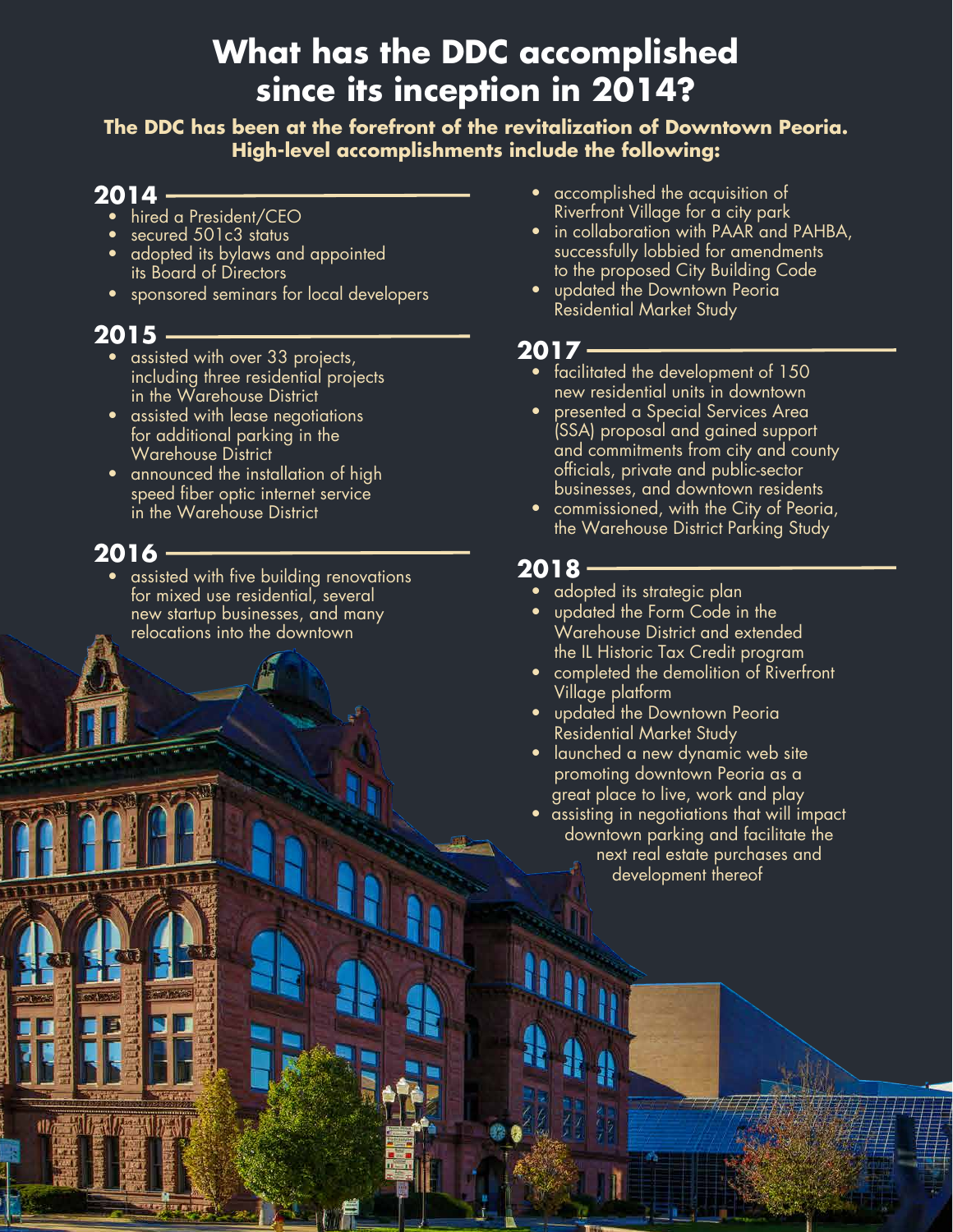# **We are proud of our accomplishments and thank our investors!**

#### **To date, the DDC has assisted with:**

- completion of 163 residential units; 215 are announced; and 199 are exploring development opportunities
- • 29 business start-ups and relocations
- 68 developers, local and out-of-town, interested in property in Downtown Peoria in all districts
- 46 development projects
- the issuance of 714 construction permits in Downtown Peoria with an estimated value over \$74M.

Between 2015 and 2017, we have seen assessed valuation on five (5) key mixed use residential properties increase

between 42% and 1,205%, with a combined increase overall of 3,151%, which is a 630% average. Continued growth is expected over the next few years.

As a not-for-profit organization, we are fully funded and sustained by our four founding members (Caterpillar, OSF, UnityPoint Health, City of Peoria) along with over 60 contributors dedicated to the renewal and revitalization of Downtown Peoria.

For a more complete understanding of our mission, goals, accomplishments, and ongoing activities, please visit our web site at **www.downtownpeoria.us**.

Page 3 of 4

#### **Contact information:**

Michael J. Freilinger, President/CEO Downtown Development Corporation of Peoria 403 NE Jefferson Ave. Peoria, IL 61603 Mobile Phone: (309) 369-6038 michael@downtownpeoria.us https://www.downtownpeoria.us